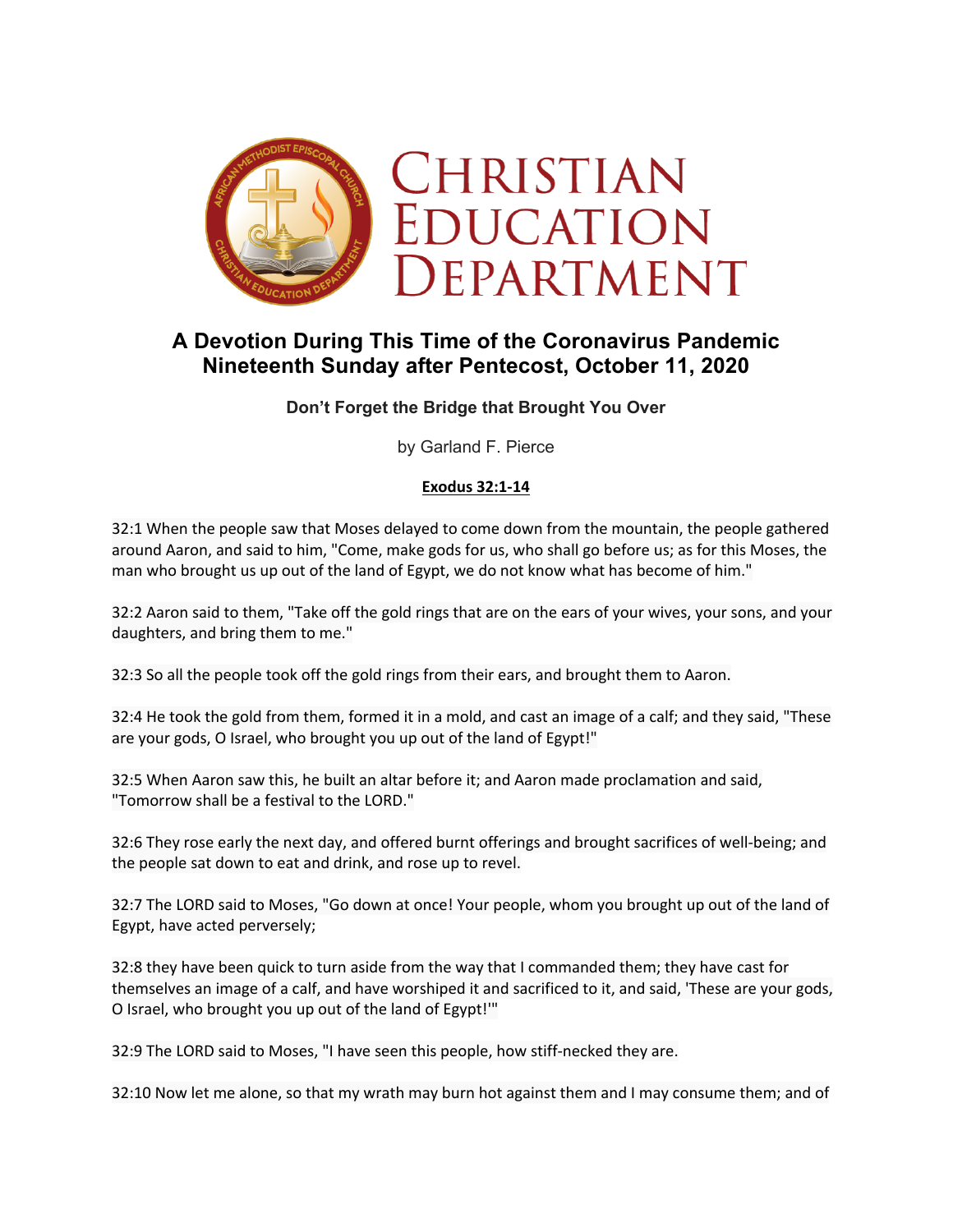you I will make a great nation."

32:11 But Moses implored the LORD his God, and said, "O LORD, why does your wrath burn hot against your people, whom you brought out of the land of Egypt with great power and with a mighty hand?

32:12 Why should the Egyptians say, 'It was with evil intent that he brought them out to kill them in the mountains, and to consume them from the face of the earth'? Turn from your fierce wrath; change your mind and do not bring disaster on your people.

32:13 Remember Abraham, Isaac, and Israel, your servants, how you swore to them by your own self, saying to them, 'I will multiply your descendants like the stars of heaven, and all this land that I have promised I will give to your descendants, and they shall inherit it forever.'"

32:14 And the LORD changed his mind about the disaster that he planned to bring on his people.

Have you ever helped someone, time passes, and that same person credits themselves or worse yet someone else as the one who gave the help? If you have, then you may understand a bit how Moses and more importantly God must have felt. It was not as if God had not shared through the messenger and their leader, Moses, just how God felt about such things, "I am the LORD your God, who brought you out of the land of Egypt, out of the house of slavery; you shall have no other gods before me. You shall not make for yourself an idol, whether in the form of anything that is in heaven above, or that is on the earth beneath, or that is in the water under the earth." In other words, "I am the LORD your God; Moses is my messenger and your leader. Don't forget or substitute the bridge that brought you over!"

Yet, when the people felt that Moses had been gone too long, they demanded of Aaron that he lead them in a process of making gods for themselves—gods that would "lead" them to the Promised Land. They substituted God with a calf of their own making and Moses with Aaron, a leader who would do what they asked and say what they wanted to hear. Their memory was short, their vision limited, their expectations questionable, their loyalties wanting, and their devotion misdirected. They were quick to forget and give up on the Lord their God and God's messenger, their leader, Moses.

Forgetting the journey which lies behind is dangerous; miracles are dwarfed into coincidences, faithful leaders become strangers, and God, the Creator and Liberator, becomes something to be created by our hands and in our image. Uncalled leaders and human-made gods will fail. Following them can lead to our peril. For reasons not always clear to us or others, we still forget and make substitutions. Thankfully, God-chosen leaders and those who love us intercede on our behalf and save us from ourselves.

Thou shalt not forget the bridge that brought you over! Lord, have mercy upon us; and, incline our hearts to keep this law.

**TALK:** Take a moment to be silent, reflect, and share (write down)—When have you forgotten and made substitutions for God or for the leader(s) God sent to you?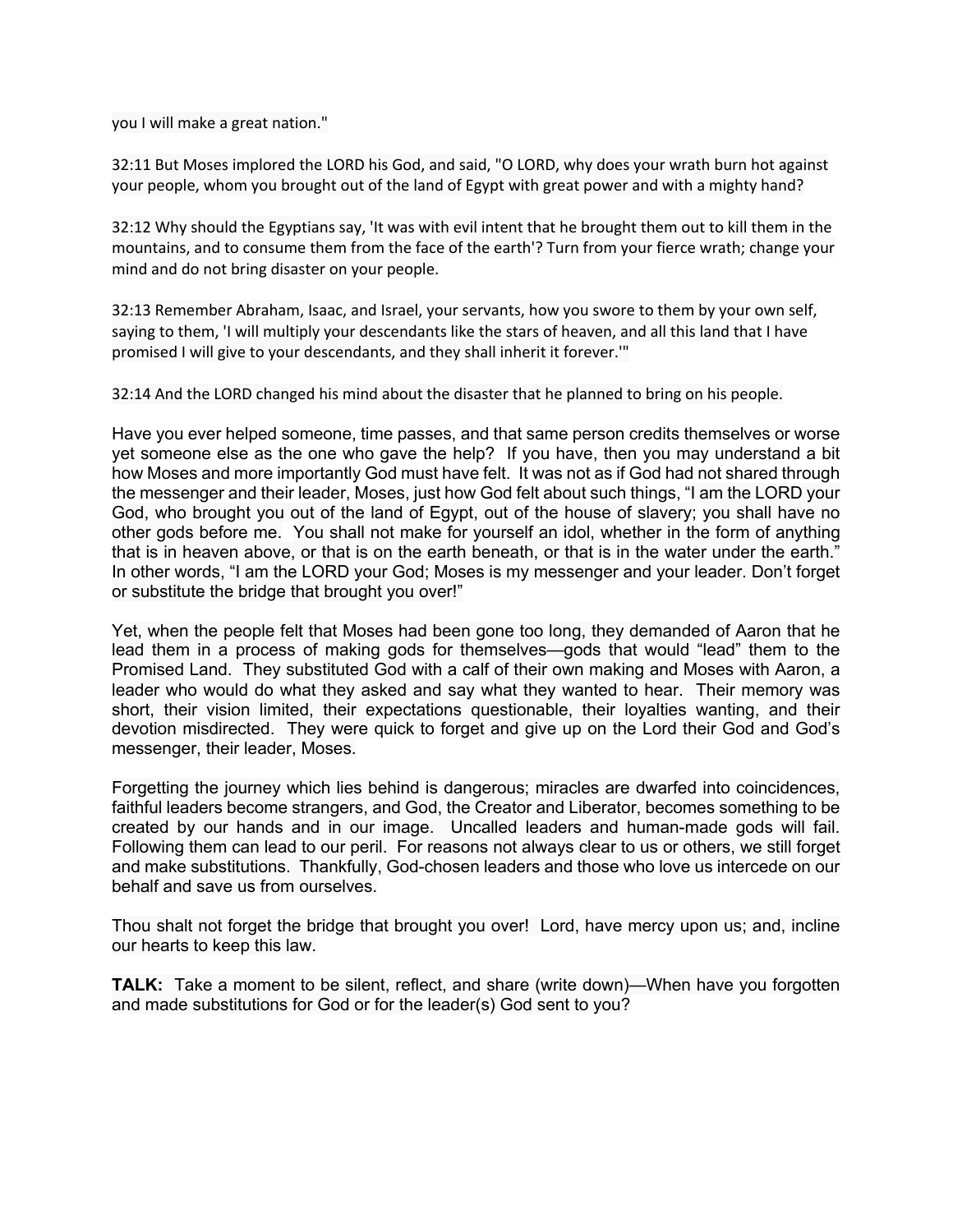## **PRAY:**

**Confession is not an easy or a pleasant thing to do. We would like to think that we have been good and faithful disciples, following your way. But we know in our hearts the many ways in which we have turned our backs on you and rejected your will for us. Like the people in the wilderness, we create for ourselves idols and worship them, only to discover their shallowness and emptiness for our lives. And we wonder what went wrong. Stop us in our tracks, O Lord. Help us to be open to your will for our lives. We know what you want us to do. Give us the persistence and the courage to do your will. Heal us from our wayward actions and attitudes. Remind us that we must reach out to others in compassion and peace. Merciful God, come to us this day with your healing power and help us again to be your disciples, offering hope and peace to your hurting and wounded world. In Jesus' Name, we pray. Amen.**

From: https://re-worship.blogspot.com/2011/09/confession-exodus-32-1-14.html

### **ACT:**

1. Based on your reflections from the TALK section and knowing that someone has interceded for you when you have been wrong, misguided or weak and in need, who needs you to intercede for them right now. How will you do so? For those US citizens, here are some practical actions to take that have the potential to help others and yourself: Participate in the current democratic processes (voter registration, voting, completing the 2020 census (**CENSUS DEADLINE EXTENDED**) and encouraging others to do so-See: http://www.amev-alert.org and https://2020census.gov.) For everyone, we can help others and ourselves by practicing social distancing as much as possible, washing our hands often, and wearing face covering to help prevent the spread of COVID-19—See: http://www.amechealth.org.

2. See also the activity that accompanies this devotion.

3. Revisit the Psalm 23 Challenge first issued as part of the March 22, 2020 set of resources.

### **Song:**

#### Jesus Calls Us O'er the Tumult AMEC Hymnal, #238

1. Je-sus calls us over the tu-mult of our life's wild, rest-less sea; Day by day His sweet voice sound-eth, Say-ing, "Chris-tian, fol-low Me!"